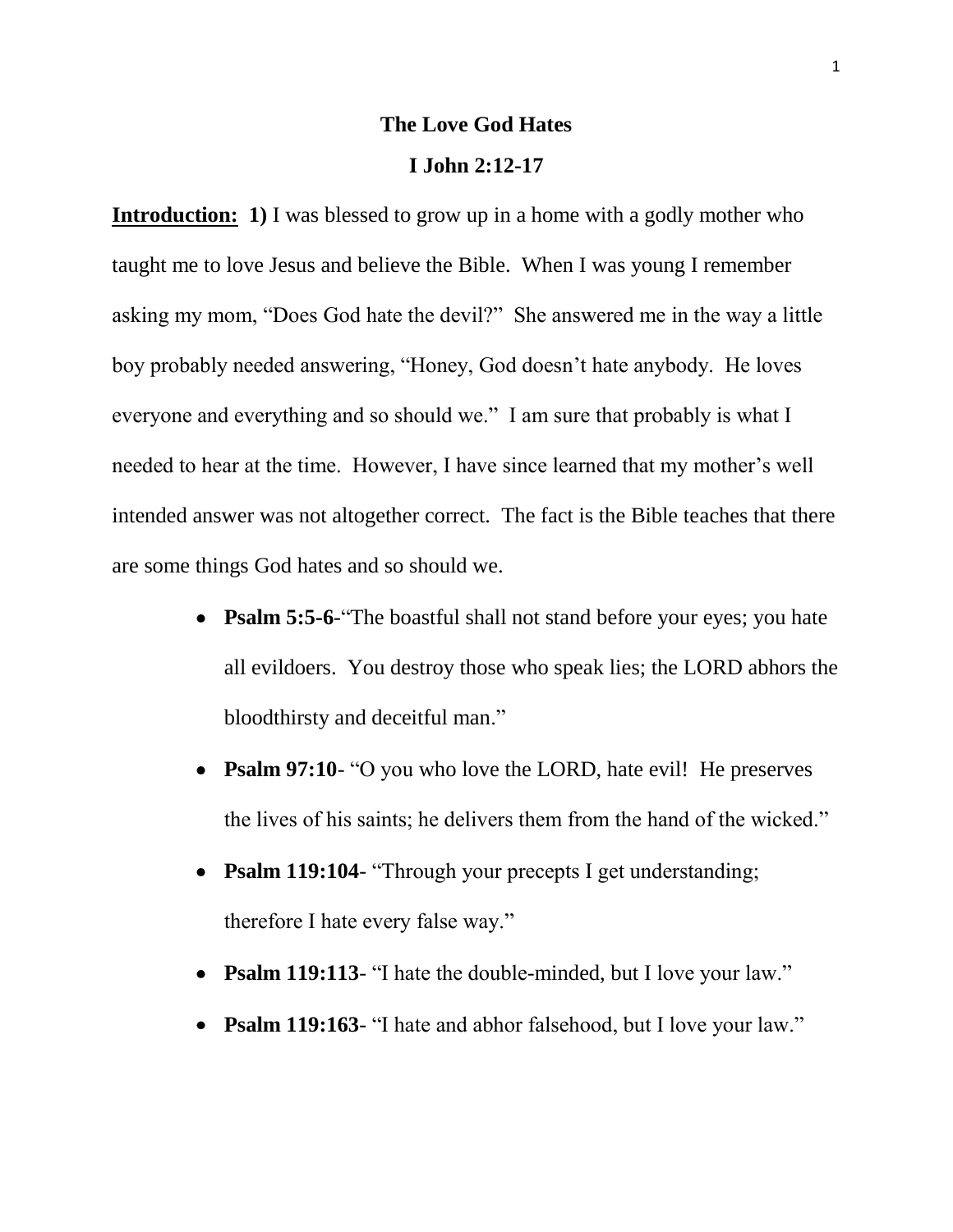- **Proverbs 6:16-19-** There are six things that the LORD hates, seven that are an abomination to him: haughty eyes, a lying tongue, and hands that shed innocent blood, a heart that devised wicked plans, feet that make haste to run to evil, a false witness who breathes out lies, and one who sows discord among brothers."
- **Hebrews 1**:**9** "You have loved righteousness and hated wickedness; therefore God, your God, has anointed you with the oil of gladness beyond your companions."
- **Revelation 2:6** "Yet this you have: you hate the works of the Nicolaitans, which I also hate."

2) Our text would add to this list. Interestingly, and surprisingly, that which God hates, which He stands in strong opposition to, is a particular kind of love: love for the world (2:15). James 4:4 teaches us to not even make friends with the world because to do so is to become "an enemy of God." Here John teaches us not to love the world, for if we do, "the love of the Father is not in him"  $(v.15)$ .

3) At first glance, verses 12-14 and 15-17 do not seem to go together. However, on closer inspection we see that they complement each other beautifully. Verses 12-14 provide the encouragement necessary to heed the exhortation of verses 15-17. We belong to God. We know Him as Father. We are part of His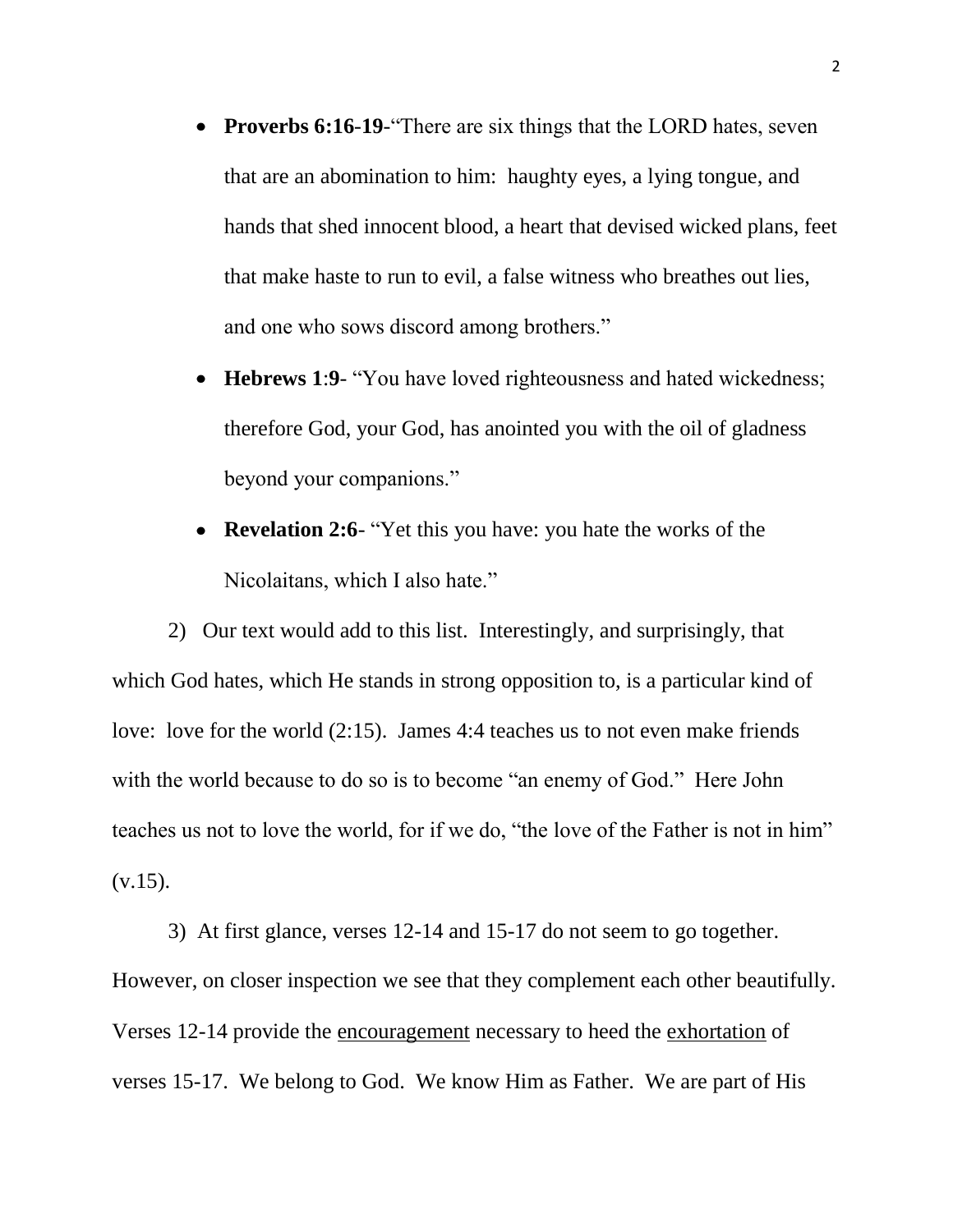family. He is our Father and heaven is our home. It is hardly conceivable that knowing this, we would give our affections to the things of this life, this world, and set our heart on the fleeting and transitory things of a system and worldview perspective that stands in defiant opposition to God.

## **I. Know what you are in Christ and cannot lose 2:12-14**

- C.S. Lewis well said, "We don't come to Him [God] as bad people trying to become good people, we come as rebels to lay down our arms" (*Mere Christianity*, 56). True! And, as we surrender, God takes us not only into His Kingdom, He brings us into His Family. We become His children (vs. 12-13) and He becomes our Father (vs.13). We become strong in Him, His Word takes up residence in us, and we gain victory over Satan "the evil one" (v. 14, cf I John 4:4).
- Verses 12-14 are beautifully structured, rhythmic and poetic. 6 times John says, "I am writing" (vs. 12-13) or "I write" (vs. 13-14).
- 3 different terms are used to identify his audience: 1) children, 2) fathers, and 3) young men. And, each group is addressed twice for emphasis. Now, why does John address his readers in their fashion? Perhaps he has in mind all believers, new believers, older believers and maturing believers. That would make sense. There is little doubt that he is addressing us in terms of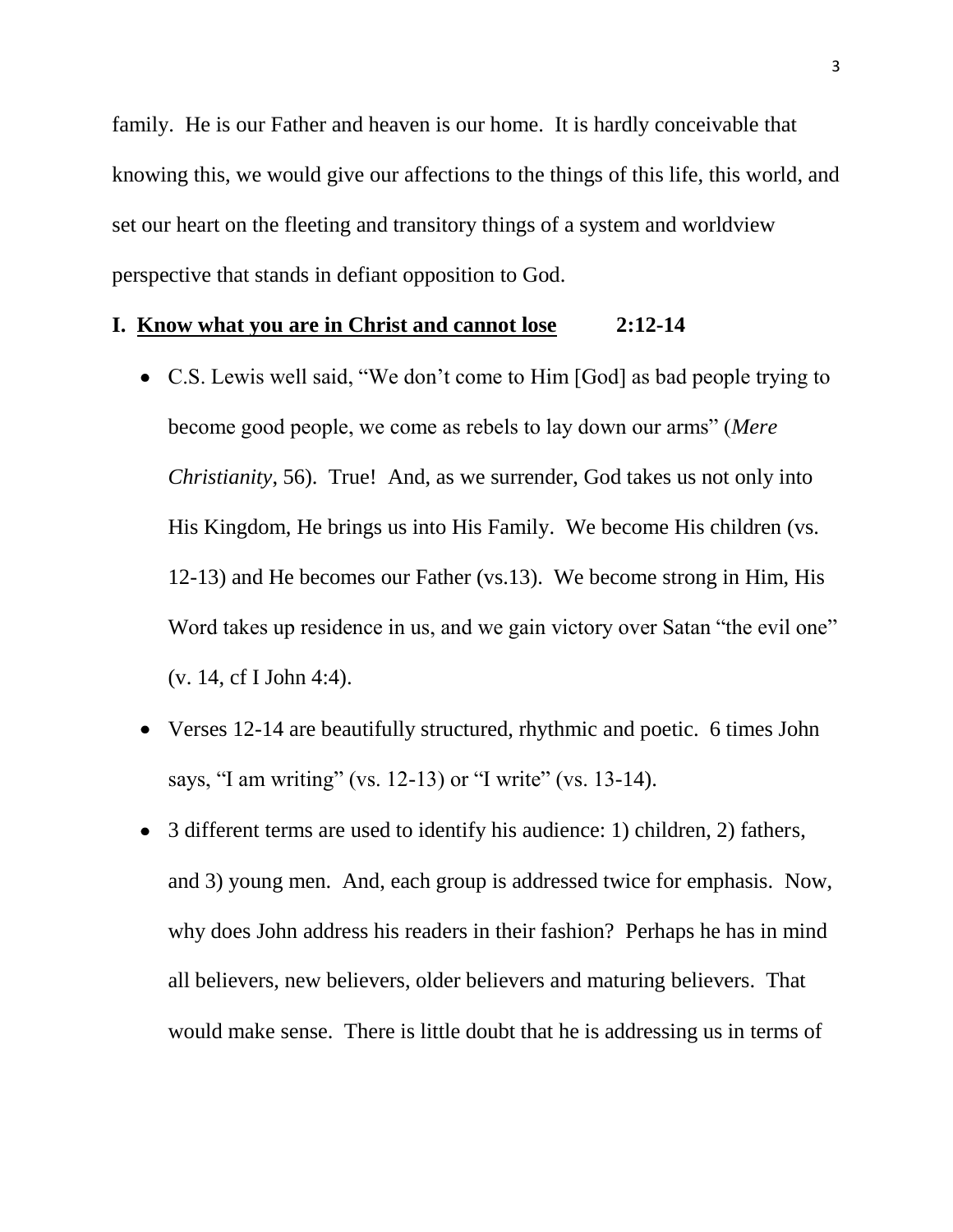spiritual maturity and not chronological age. I do like the way John Piper answers the question:

"I think the three groups of "children," "fathers," and " young men" originated something like this. In these verses John wants to reach out to the church with affection and encouragement. So he begins by calling them children, just like he does five other time (2:1, 18; 3:18; 4:4; 5:21).

Then he pauses and thinks: "I certainly don't want to give offense to the leaders in the church—the venerable old men or the virile young men—with this affectionate term 'children.' Perhaps I should address these two groups: the venerable fathers have knowledge, and the virile young men have conquered. But don't skip over these verses if you don't happen to be in one of the those groups. What is true for them is true for all believers." ("*The Strong Need Strength*", 3-3-85).

1) You are forgiven 2:12

• John begins with one of the most simple and basic truths of Christianity: we have been forgiven for all of our sins because of "his name's sake." This speaks to both the person and work of Christ, especially His perfect atoning work (2:2). Matthew 1:21 reminds us, "You shall call his name Jesus, for he will save his people from their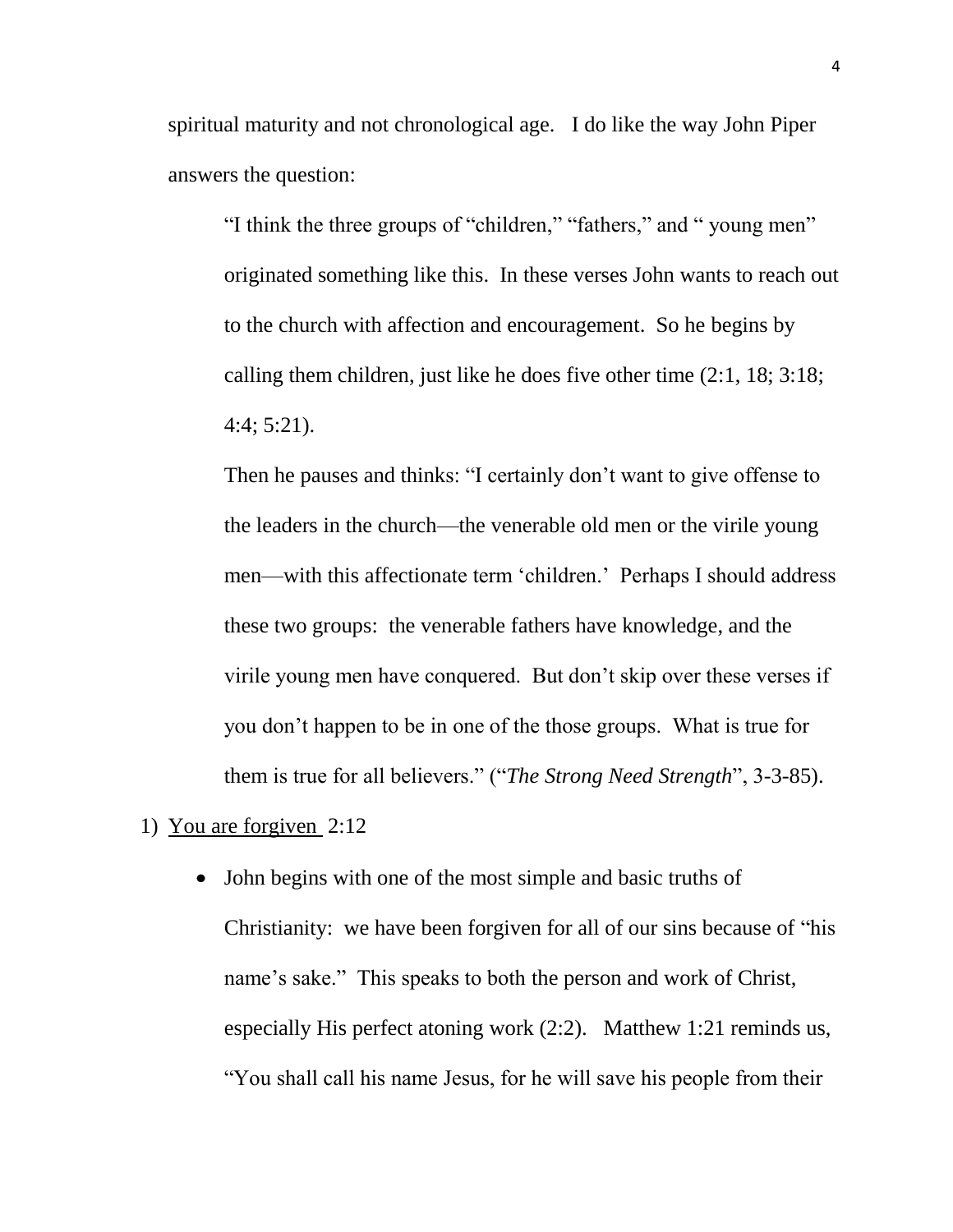sins." Jesus cleanses us from all sin (1:7) and unrighteousness (1:9). He is faithful to forgive all the sins of those who trust in Him. Having run to Jesus as our advocate and atonement (2:1-2), we have been welcomed by God as His children. What a wonderful truth that, "The name of the Lord is a strong tower, the righteous man runs into it and is safe" (Prov. 18:12).

- 2) You know the Father 2: 13,14
	- When we receive Jesus as our Savior we also get God as our Father (cf. 2:23). John says to the fathers in the faith that "you have come to know Him who is from the beginning"  $(v.13)$ . The reference "Him" may be to the Father or even to Christ. Possibly both! Of course both are true. We now know in an abiding permanent relationship the One who has existed from all Creation and the One who we have come to know in the Gospel. Echoes of John 1:1 and 1 John 1:1 ring out in our spiritual ears. He repeats this wonderful truth in verse 14. He doesn't want us to forget it. There is a deep and abiding knowledge that has grown throughout their Christian experience. The longer they have lived the deeper and better do they know Him.
	- John then says to the children in verse 13 "they know the Father."  $\bullet$ The beauty of this statement is in its simplicity. The One who is God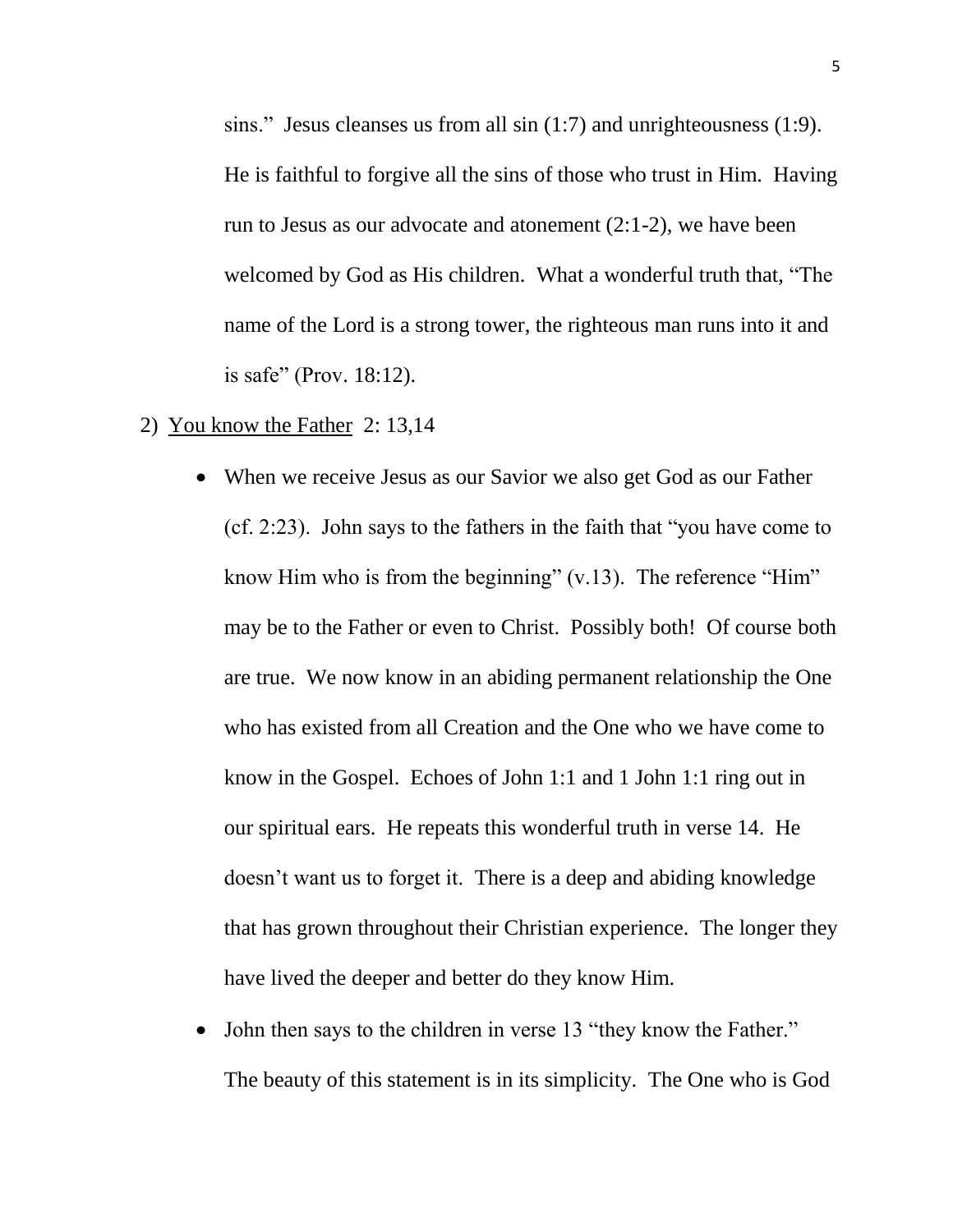is now our Father. And, He is a good Father, a great Father, a perfect Father.

- The promises of forgiveness of sin and knowledge of God reflect the New Covenant promises of Jeremiah 31:31-34. There is verse 34 we read, "And no longer shall each one teach his neighbor and each his brother, saying, 'Know the LORD,' for they shall all know me, from the least of them to the greatest, declares the LORD. For I will forgive their iniquity, and I will remember their sin no more."
- 3) You are victors in the faith 2:13-14
	- Warriors in the faith are now addressed by the term "young men." These are believers who are maturing in the faith, young champions for Christ who are actively engaged in spiritual warfare against Satan, identified as the "evil one" in both v. 13 and 14.
	- 3 distinctive observations are made about the young men who are at war with the devil: 1) they are strong, 2) the Word of God abides in them and 3) they have overcome the evil one. There is no doubt in my mind that our strength and our ability to defeat the evil one has a 2-fold source. One is the work of Christ (see 3:8) and the other is the Word of God abiding in us.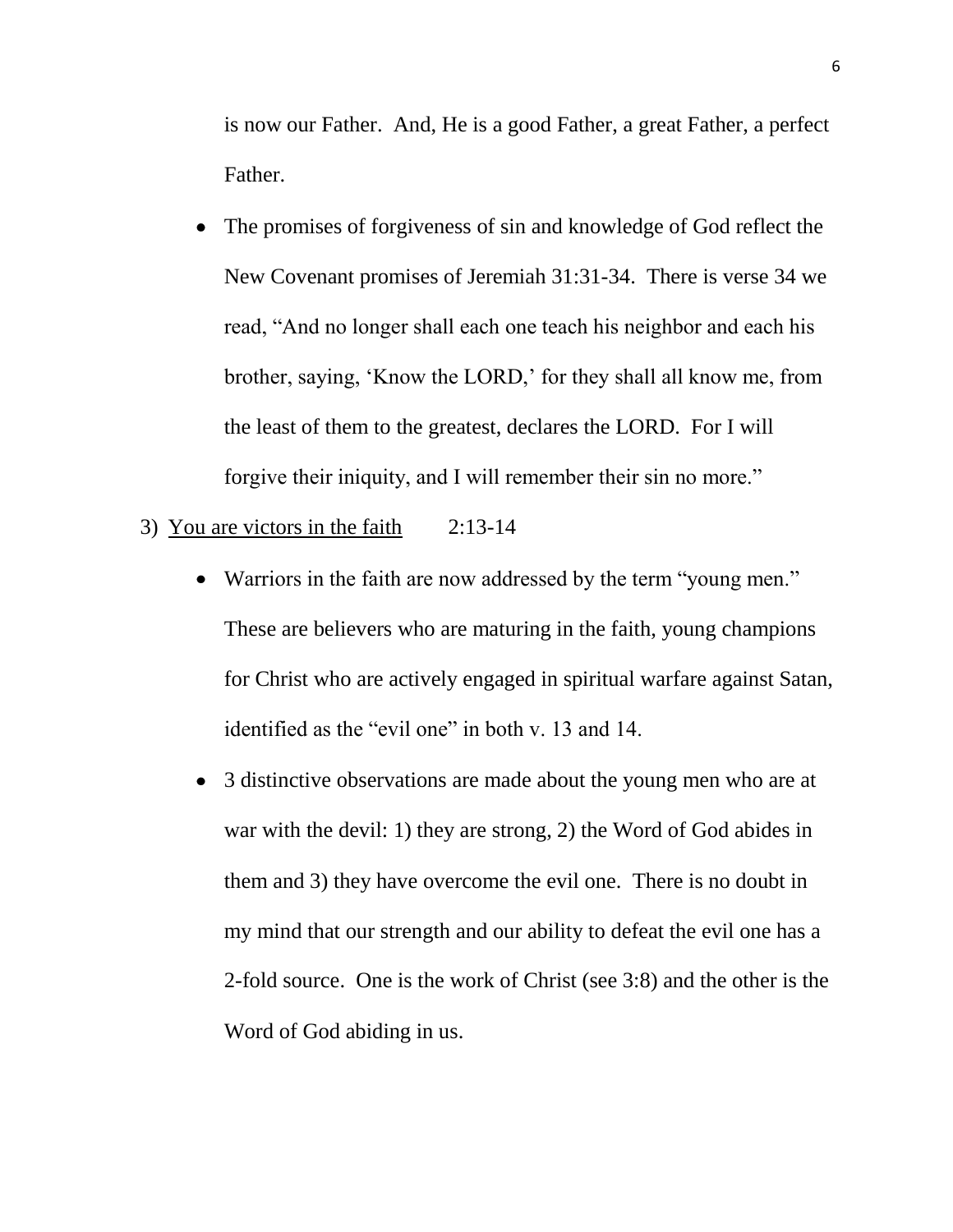- Satan will accuse us on the one hand and tempt us on the other. The work of Christ answers his first tactic and the Word of God addresses the second.
	- Satan accuses me of sin  $\longrightarrow$  I trust the work of Christ
	- Satan tempts me to sin  $\longrightarrow$  I turn to the Word of God
- I am again helped by the way John Piper summarizes how the work of Christ and the Word of God empowers us to gain victory and "overcome" (Gr. *nikao*, perfect tense) the evil one (v.14).
	- 1. Jesus Christ, the righteous (2:1), died in our place.
	- 2. The wrath of God is propitiated; its removal is sealed.
	- 3. Christ is raised from the dead and intercedes as our advocate in heaven on the basis of that propitiation.
	- 4. The Word of God—the gospel—comes to us and by grace we receive it and it abides in us.
	- 5. In this way, we abide in Christ so that *He becomes our personal propitiation and advocate*, that is, we experience what Christ obtained for us.
	- 6. Satan accuses us of damning sin and tries to destroy us with guilt.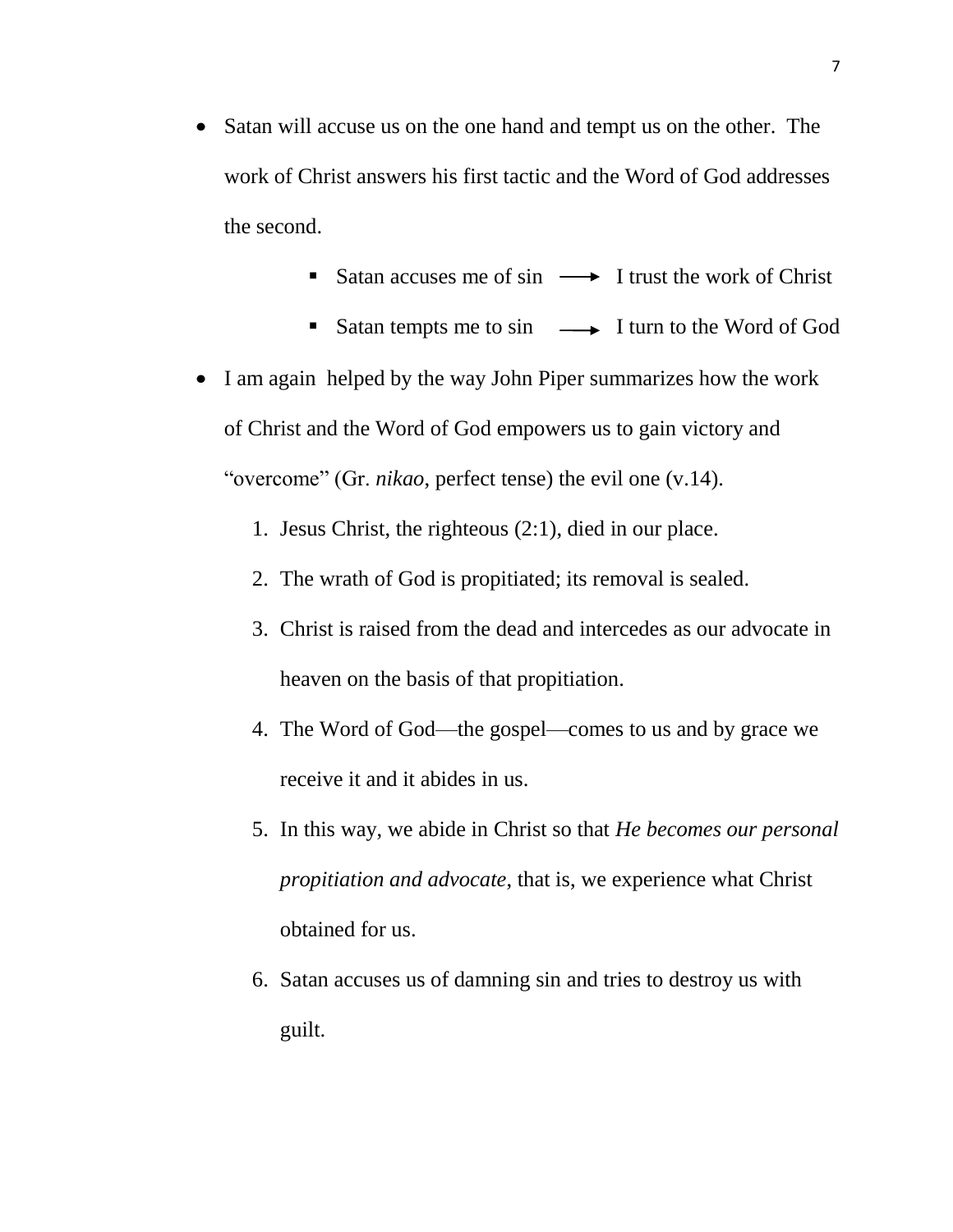7. We—like the young men of 1 John 2:14—overcome the evil one because the Word of God abides in us and we are strong. ("*The Word of God Abides in You, and You Have Overcome the Evil One*" 1-7-07).

## **II**. **Know what the world offers but cannot give 2:15-17**

- Having provided a word of encouragement in verse 12-14, John now gives a word of exhortation and warning concerning something he identifies 6 times as "the world." Here he is not using the word "world" (Gr. c*osmos*) to speak of God's good creation (Acts 17:24) or even the world of people for whom Christ died (2:2; John 3:16). No, here is a worldview perspective (John 16:11) led by "the evil one" we have overcome and is characterized by 1) the desires of the flesh, 2) the desires of the eyes and 3) pride in possessions (v.16). To love the world is to be devoid of love for the Father (v. 15) and to give ourselves to things that are temporary and transient, things that have no lasting or eternal value.
- Worldliness or being of the world is often misunderstood. Often it is identified with cultural issues that are of a particular concern to us. John is not telling us to reject any and at all aspects of culture, much of which reflects the glory, goodness and gifts of God. What he is telling us is we are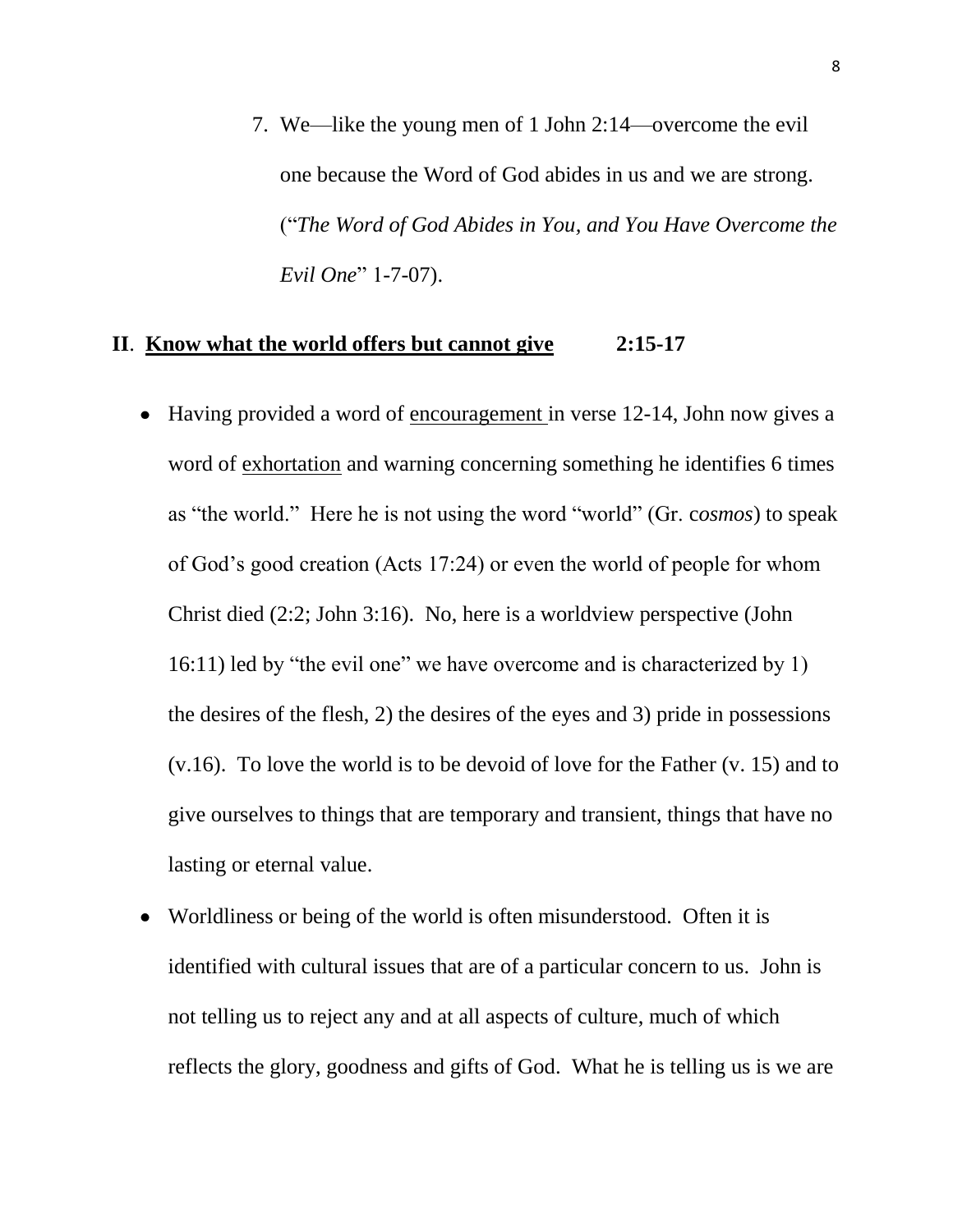not to love and idolize thoughts, values and behaviors that are contrary to God's word (v. 14) and His will (v.17). Things that appeal to our sinful flesh (addictions, drunkenness, gluttony, abundance of possessions, sexual perversions, etc.) and are fleeting and passing are not to be the things that we live for. My friend Mark Driscoll put is like this,

> "John describes worldliness as the cravings of our sinful flesh (gluttony, sexual perversion, drunkenness, etc.), lust of our eyes (sexual lust, coveting, etc.), and arrogant pride that causes us to boast in ourselves without ever thanking God. In our age filled with advertising, rock stars, supermodels and celebrities, it is not an overstatement to say that if worldliness means living only to please our flesh and pursue what our eyes lust after—so that we can arrogantly boast about our conquests and accomplishments then worldliness is a synonym for America. Therefore, John reminds us that the world is going to burn up in the end; but if we belong to God we will live forever with Him, and so we must remain ever vigilant to love God and not the world. ("Epistles of John Study Guide", 18-19).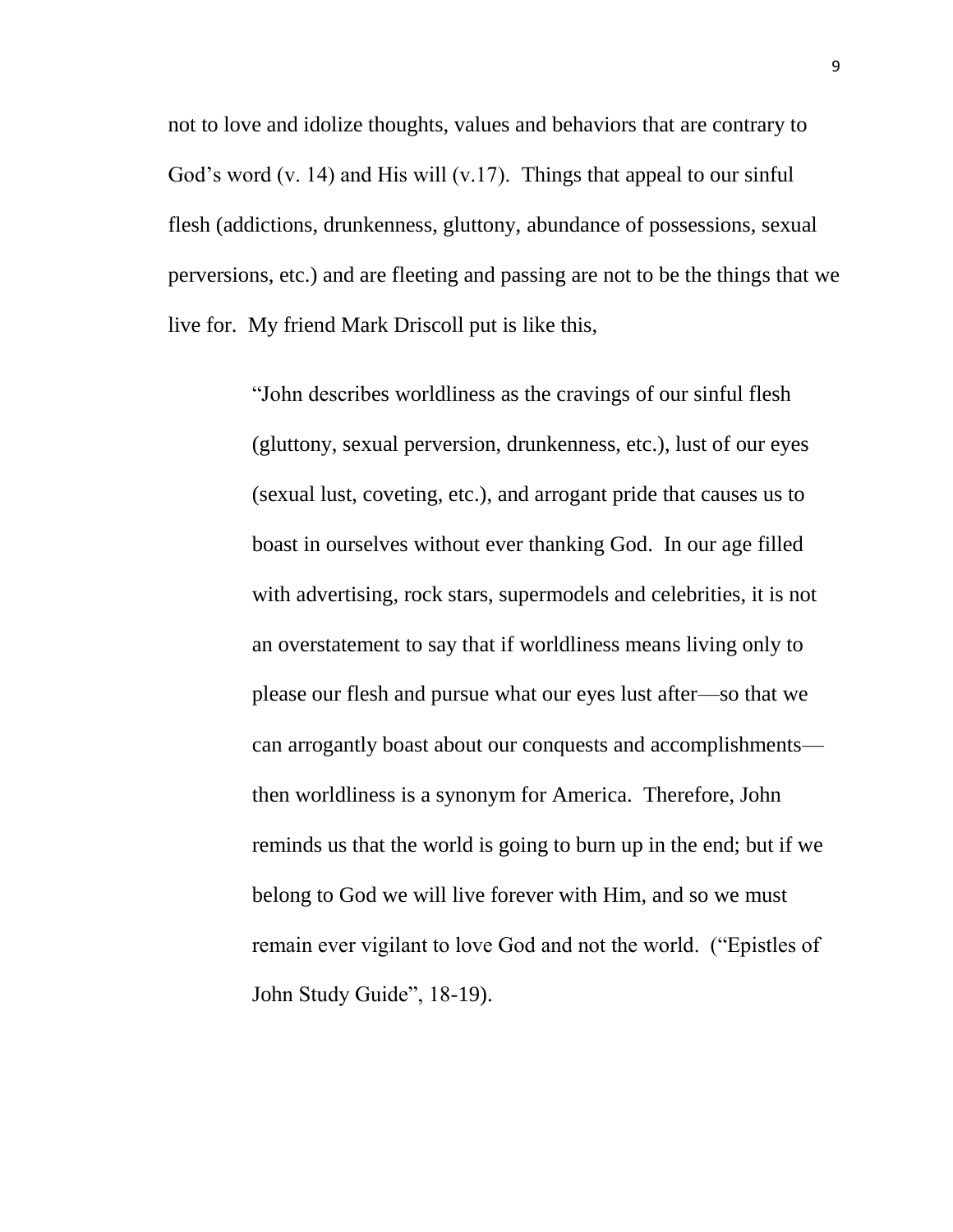John highlights 3 things the world promises but cannot deliver. His words are strong medicine that can bring healing to our souls.

- 1) The world cannot give you what you need 2:15
	- The longing of the human heart is to be loved and to love. The object of our affections needs to be rightly ordered and directed if we are to truly find ultimate and lasting satisfaction.
	- John, therefore commands us, "Do not love (present imperative with a negative), stop loving the world or the things in it." Why? To love the world is to not love Father God which is what you really need, what you were created for. John says choose your lover, but choose carefully, choose wisely. Choose God the Father not the worldly enticements of the father of lies (John 8:44).
	- Recognize that turning even good things into god things becomes a bad thing. It is to give your love to a "lesser lover" and one who can never satisfy, who can never give you what you truly need.
- 2) The world cannot give you what it promises 2:16
	- This is one of the most important verses in the Bible. It identifies in vivid terms the weapons the world uses to seduce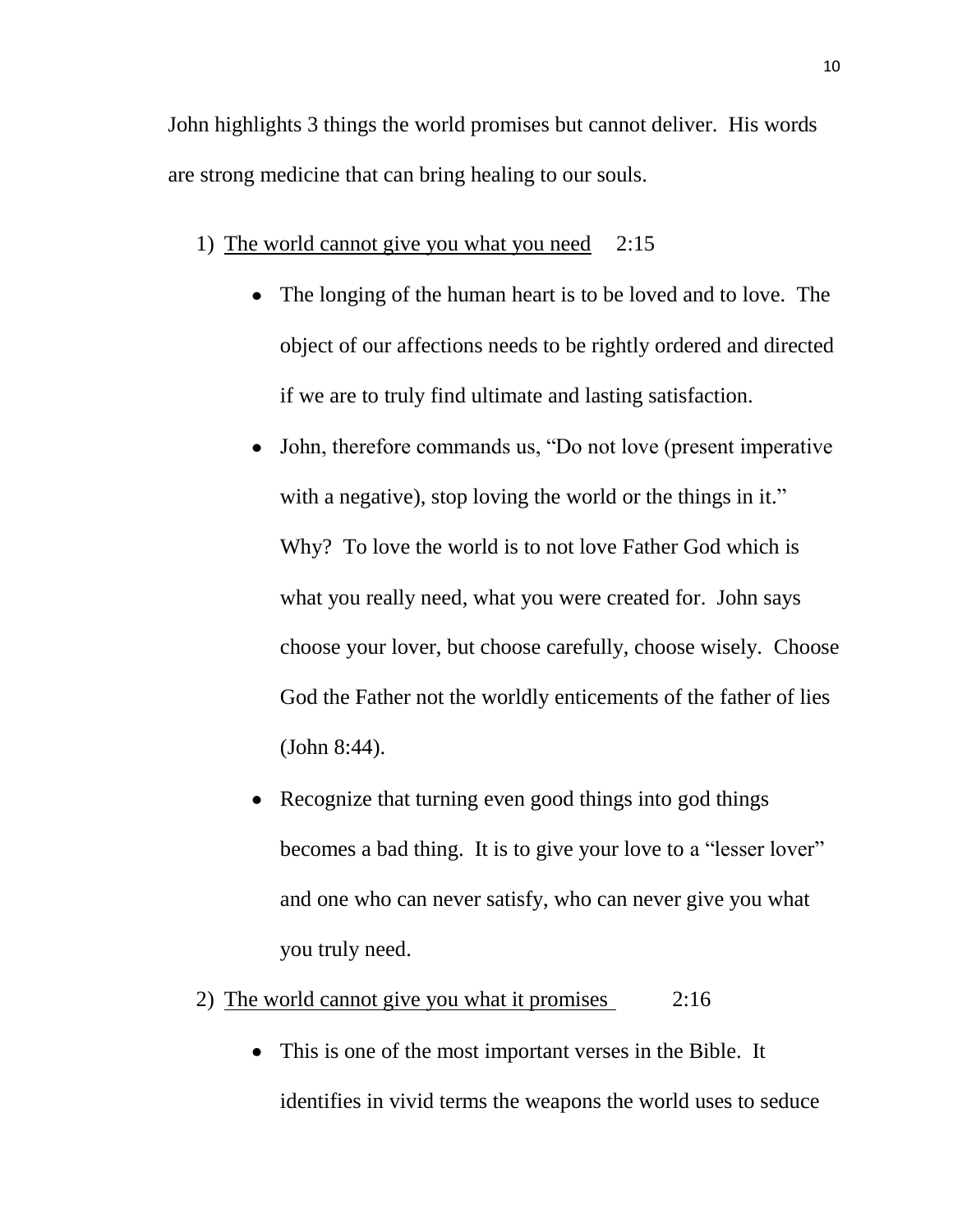men and women into joining its side. Amazingly each of these weapons reside in us! The enemy really is within!

- These same 3 weapons slew Adam and Eve in the Garden. Genesis 3:6, "The woman saw that the tree:
	- 1. was good for food lust of the flesh
	- 2. was pleasant to the eyes lust of the eyes
	- 3. was desirable to make one wise the pride of life
- These same 3 weapons were conquered by Christ, the  $2^{nd}$ Adam, in the temptation in the wilderness. Luke 4:1-13, "The devil said to Him (v.3):
	- 1. Command this stone to become bread  $(v.3)$  lust of the flesh
	- 2. Showed Him all the kingdoms of the world  $(v.5)$  lust of the eyes
	- 3. [from the pinnacle of the temple] throw Yourself down from here…He shall give His angels charge over you, to keep you  $-$  the pride of life

A close and careful inspection of each weapon is crucial, essential to spiritual victory. Though they are old, they are still effective if we do not recognize and resist them thru the power of the Spirit and the Word of God.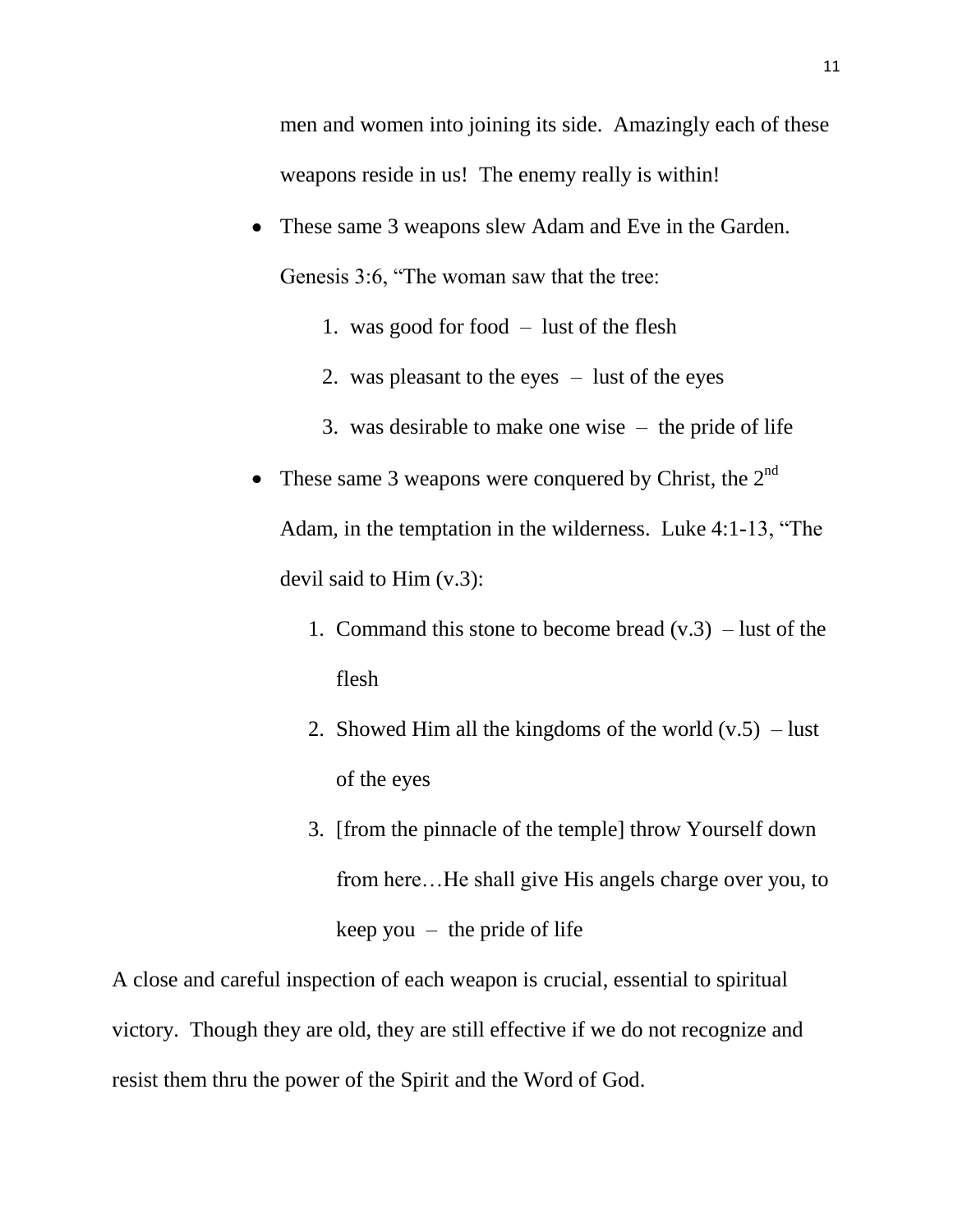#### **The desires or lust of the flesh appeals to our appetites**.

- o "Desires" means cravings, strong desires, lust, passion. The word is neutral. The object of our desire determines whether it is good or bad.
- o Flesh (*sarx*) may refer to the whole person, but here it denotes the tendency and bent of humans to fulfill natural desires in a way that is contrary to God's will. For example:
	- sexual appetite gives way to immorality
	- physical appetite gives way to gluttony
- o We are not sinful because we sin. We sin because we are sinful. Sin is fun, enticing, attractive. We are drawn to it like a fly to flypaper, like a fish to a baited hook.

#### **The desires of the eyes appeals to our affections**.

- o Our eyes, like our natural desire, are not evil. Proverbs 20:12 says, "The hearing ear and the seeing eye, the Lord has made them both."
- o However, the eyes are windows to the mind (soul) by which sinful desires enter in. This is why Jesus said in Matthew 5:27-29, "You have heard that it was said to those of old, 'you shall not commit adultery,' but I say to you that whoever looks at a woman to lust for her has already committed adultery with her in his heart. If your right eye causes you to sin, pluck it out and cast it from you; for it is more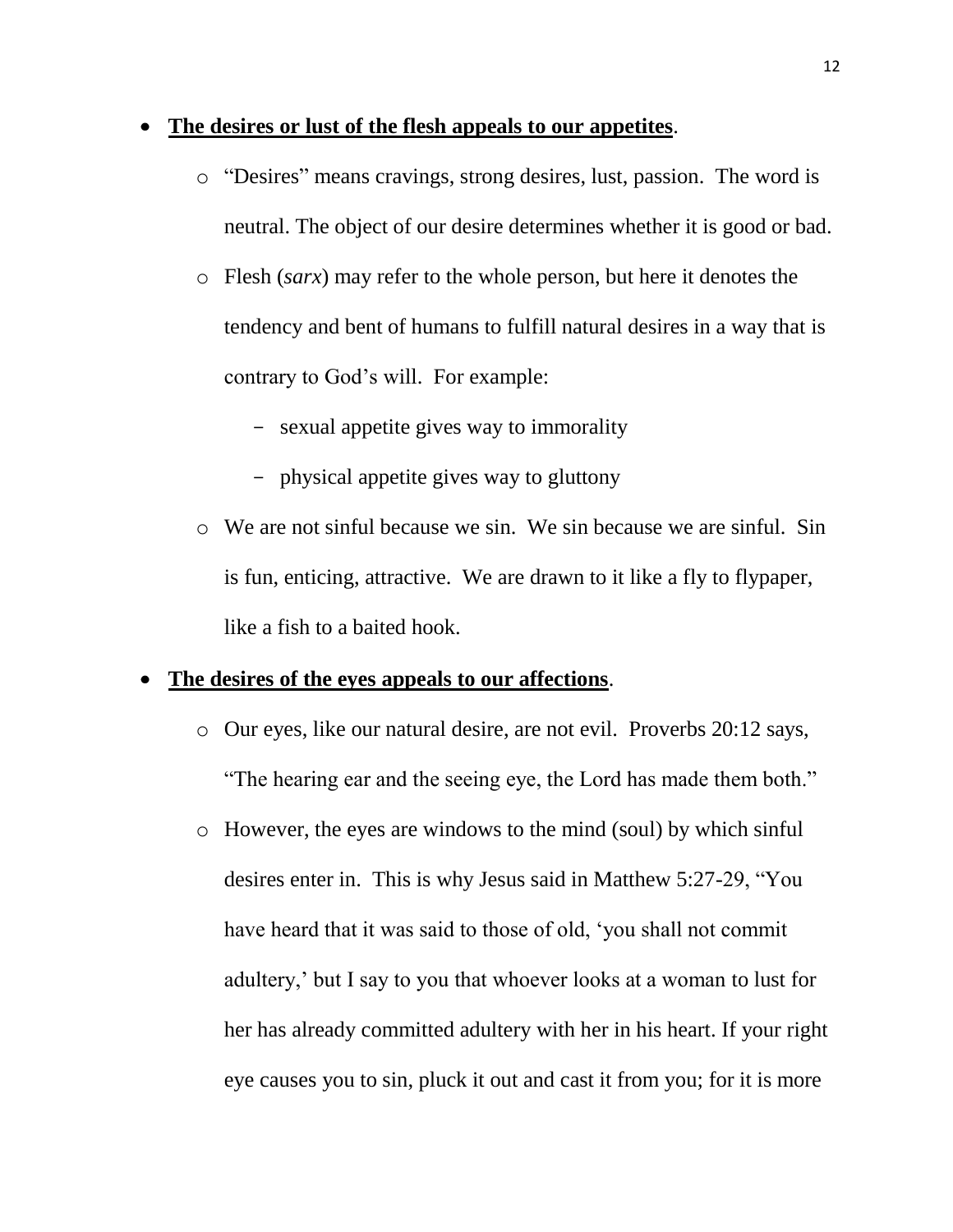profitable for you that one of your members perish, than for your whole body to be cast into hell."

o Men being creatures of sight, must especially be on guard here. Remember! It was his eyes that led David to lie, commit adultery and murder (2 Sam. 11).

## **Pride in possessions appeals to our ambitions.**

- o Pride is vain glory, boasting, arrogance. It refers to the braggart who exaggerates what he has in order to impress others. It is the "I, me, my" person.
- o "Pride of possessions" or "pride of life" speaks of the person who glorifies himself rather than God. He or she makes an idol of their stuff, their career, their achievements, their social standing. They suffer from "affluenza!" Pride, power, possessions, prestige, and position is what life is all about. This person fails to see that the Lord Jesus, the King of Glory, turned the value system of this world and all this stuff on its head.
- o A.W. Tozer draws our attention to the blinding deception of the "pride in possessions":

"There is within the human heart a tough, fibrous root of fallen life whose nature is to possess, always to possess. It covets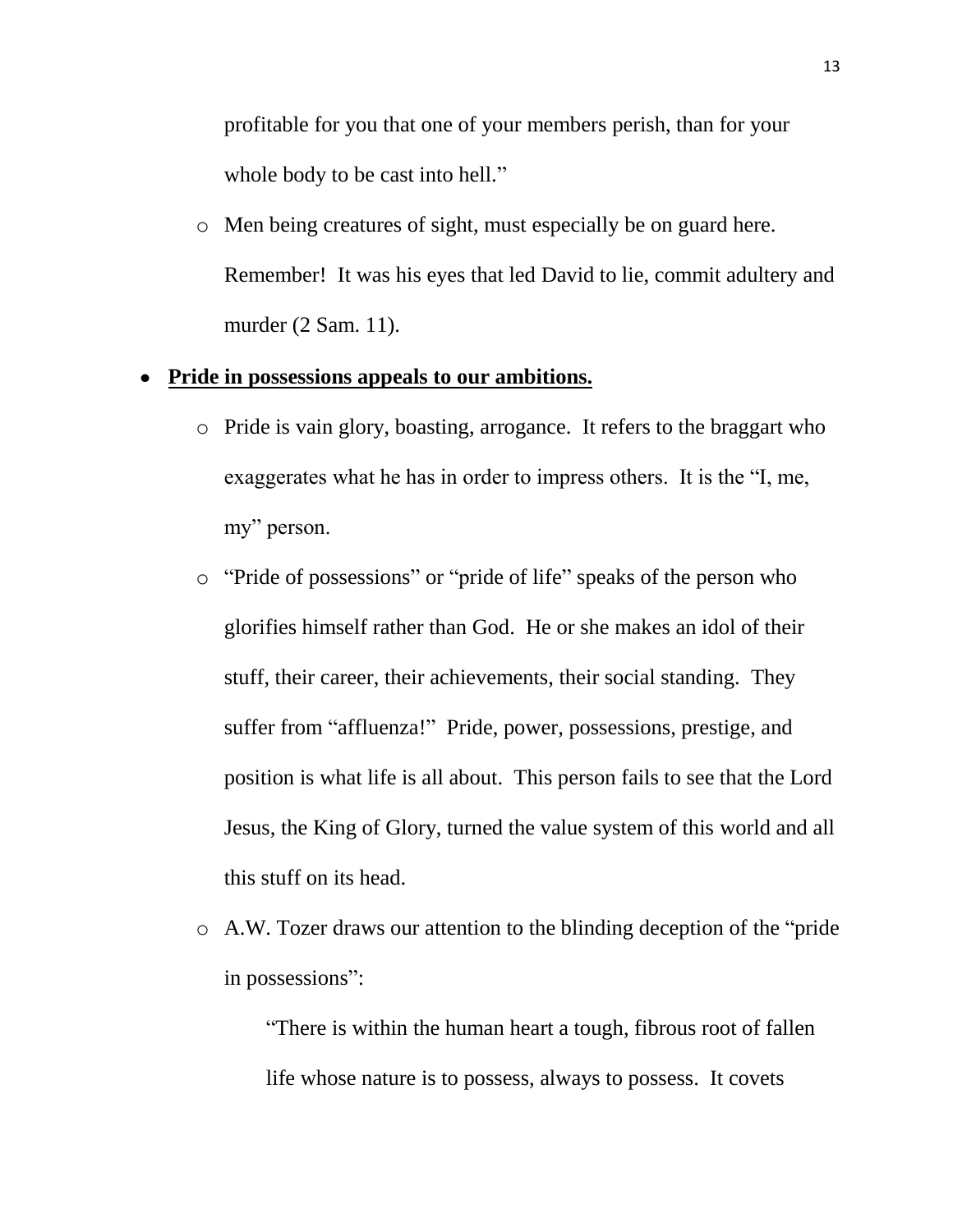things with a deep and fierce passion. The pronouns my and mine look innocent enough in print, but their constant and universal use is significant. They express the real nature of the old Adamic man better than a thousand volumes of theology could do. They are verbal symptoms of our deep disease. The roots of our hearts have grown down into thing, and we dare not pull up one rootlet lest we die. Things have become necessary to us, a development never originally intended. God's gifts now take the place of God, and the whole course of nature if upset by the monstrous substitution." (Underlining mine, *The Pursuit of God*, 22).

- o Jesus set a beautiful counter example:
	- On pride in birth and rank, He was a carpenter's son, a poor family's child.
	- On pride in possessions, He said, "The Son of man has no place to lay His head."
	- On pride in pedigree, it was said of Him, "Can anything good come from Nazareth?"
	- On pride in people, he knew it was said, "He is a friend of tax collectors and sinners."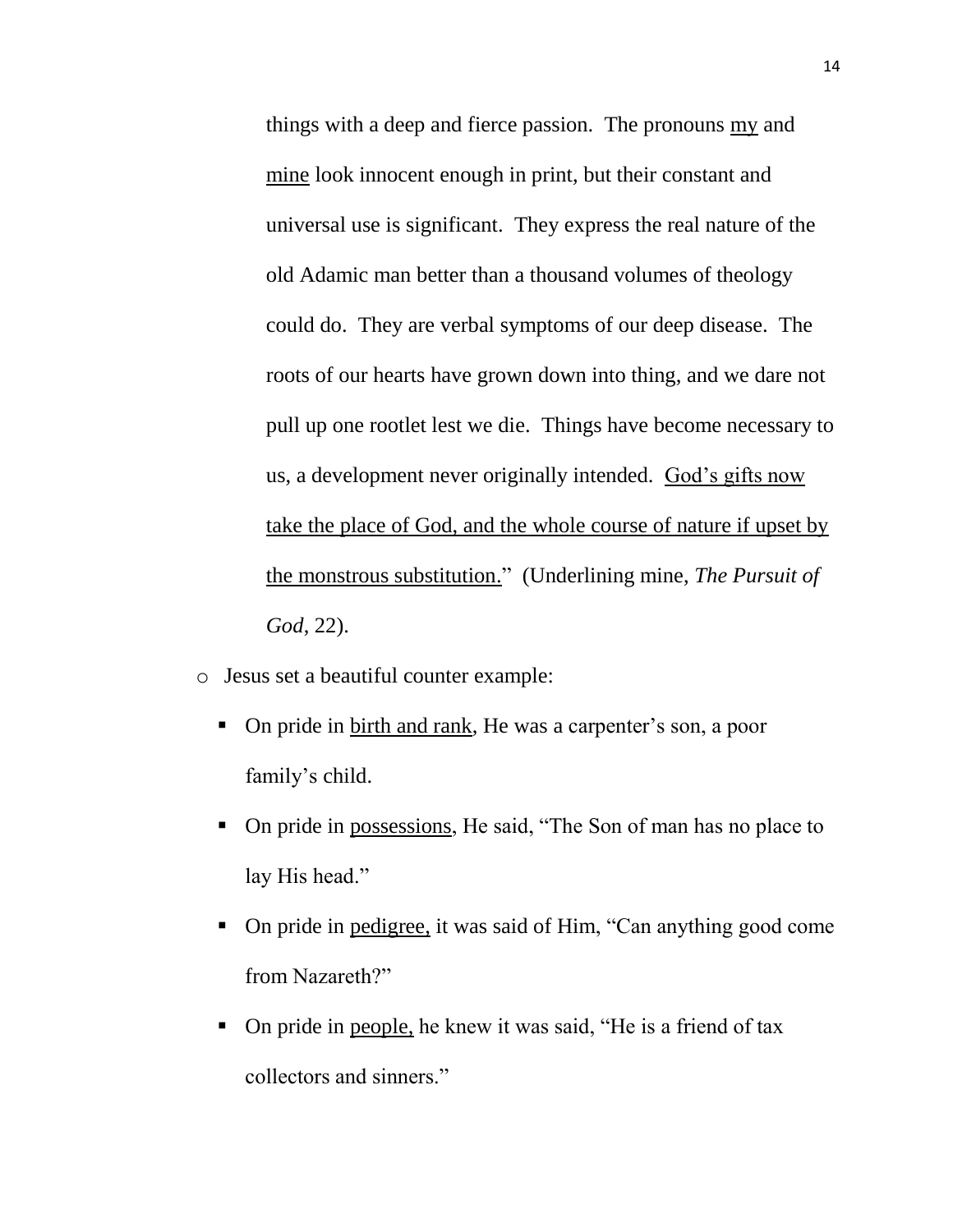- On pride in intellect, He said, "As the Father has taught me, I speak these things."
- On pride in self-will, He said, "If you are willing, take this cup from me, nevertheless not my will Father but yours be done."

**James 4:6** says, But He [God] gives more grace. Therefore He says: "God resists the proud, But gives grace to the humble."

**I Peter 5:6** says, "Therefore humble yourselves under the mighty hand of God, that He may exalt you in due time."

- 3) The world cannot give you what will last. 2:17
	- This verse brings to a conclusion John's argument as he contrasts the 2 loves, 2 lives, 2 approaches to life.
	- Why side with the world? Why give your life to an empty imitation, a worthless fake, a temporary illusion?
	- The world, this evil and deceptive system of Satan, is continually passing away and it desires (3 times) with it.
	- The darkness was on the run in 2:8. The world is on the run in 2:17. Light and that which will last forever has shown up in Jesus Christ.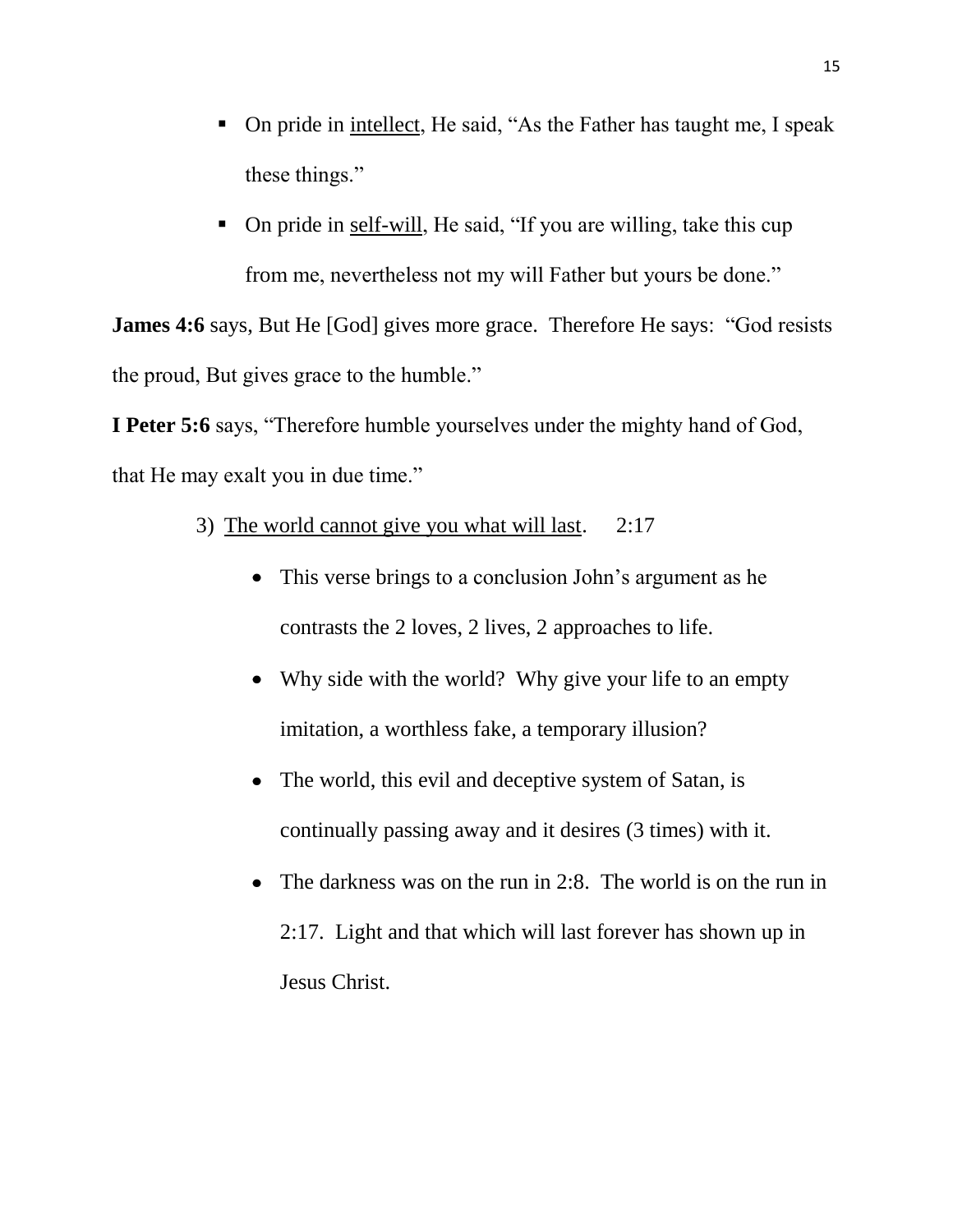- WHAT REMAIN? WHAT LASTS? WHAT ENDURES? Answer: The one doing (cont.) the will of God. This one abides (cont.) forever.
- What did Jesus think about the will of God? **John 4:34,** "Jesus said to them, 'My food is to do the will of Him who sent Me and finish His work.'"

**John 5:30.** "I can of Myself do nothing. As I hear, I judge; and My judgment is righteous, because I do not seek My own will but the will of the Father who sent Me."

**John 6:38, "For I have come down from heaven, not to do My** own will, but the will of Him who sent Me."

**John 17:4,** "I have glorified You on the earth. I have finished the work which You have given Me to do."

In the book *Embracing Obscurity* (p.87), a beautiful contrast is drawn between the things of the world and the things of the Father. I make only a few slight adjustments and additions. The differences between the two could not be more striking.

| Things of the World             | Things of the Father                                                       |
|---------------------------------|----------------------------------------------------------------------------|
| The focus is on me.             | The focus is on God.                                                       |
| Make as much money as possible. | Give as much money away as possible,<br>and spend even yourself on others. |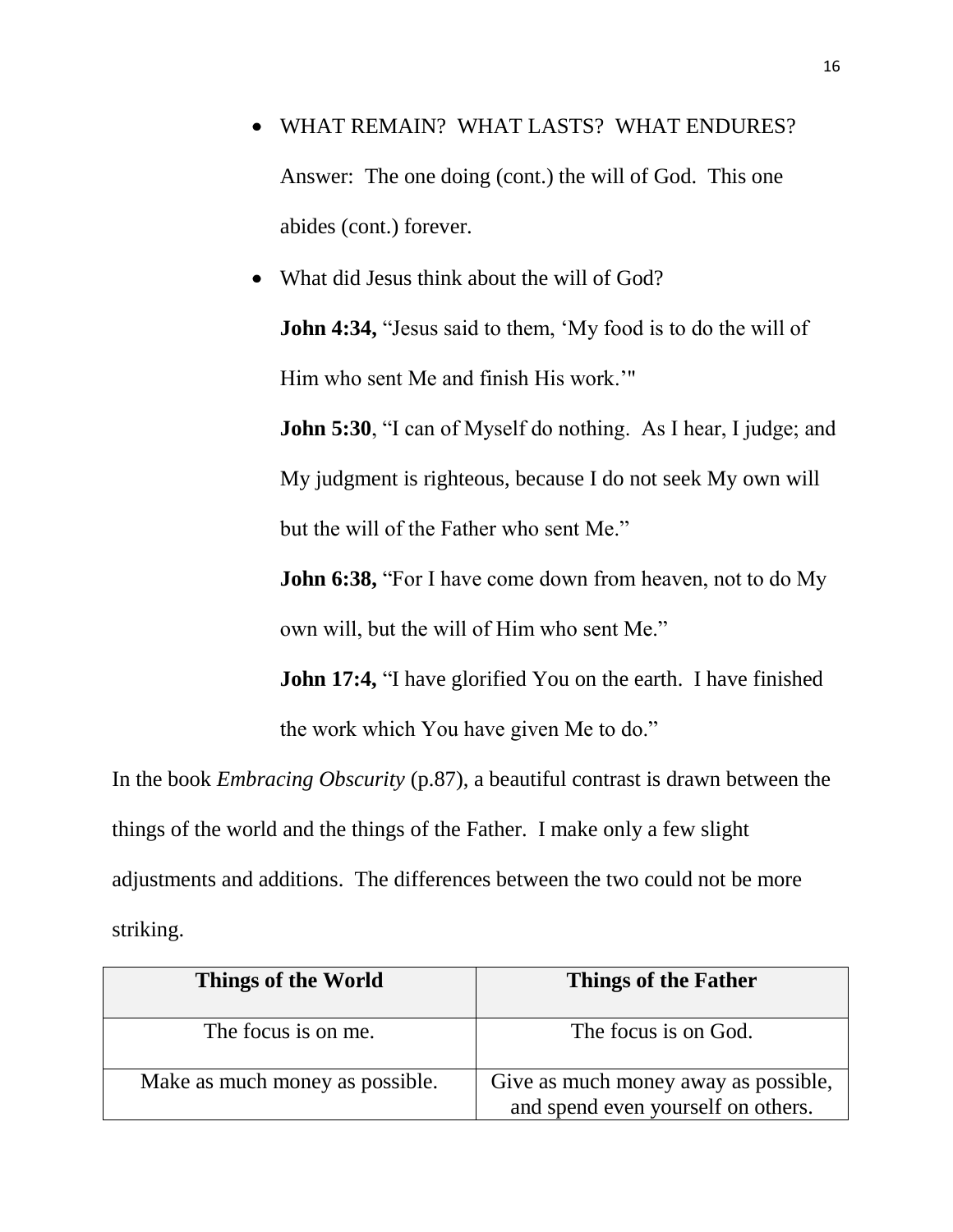|                                                                                       | Life is not about comfort, but about                                                                         |
|---------------------------------------------------------------------------------------|--------------------------------------------------------------------------------------------------------------|
| Live comfortably.                                                                     | doing hard things now so that we can                                                                         |
|                                                                                       | reap rewards in the life to come.                                                                            |
| Make a name for yourself.                                                             | Make His name great.                                                                                         |
| Do whatever makes you happiest.                                                       | Do whatever makes God happiest.                                                                              |
| Teach your children to love themselves<br>and seek self-fulfillment.                  | Teach your children to love and obey<br>God. ("Behaving" is often, but not<br>always, a blessed by-product.) |
| Look like a model in a magazine and<br>turn your physical appearance into an<br>idol. | Treat your body as the temple of the<br>Holy Spirit, and cultivate an inner<br>beauty.                       |
| Offer "acts of service" when you feel<br>like it (on your terms).                     | Be a servant, even when it is<br>uncomfortable or inconvenient.                                              |
| Stay married as long as your spouse<br>meets your needs.                              | Serve your spouse (the way Christ<br>modeled servanthood), and choose to<br>love him or her for life.        |
| Come across as powerful, influential,<br>and/or interesting.                          | Give preference to others in words and<br>actions.                                                           |
| Use (worldly) wisdom to accrue wealth.                                                | Value true wisdom (which is the fear of<br>God) over all the treasures on earth.                             |
| Stay up to date with the fashions.                                                    | Be content just to have clothes.                                                                             |
| They are passing away.                                                                | They will abide forever.                                                                                     |
| I do the will of the world.                                                           | I do the will of the Father.                                                                                 |

# **Conclusion**

1) One of the saddest stories in the Bible concerns a man by the name of

Demas. He is not super well known, but his life serves as an important and tragic lesson for those of us who love the Father who sent His Son. We first